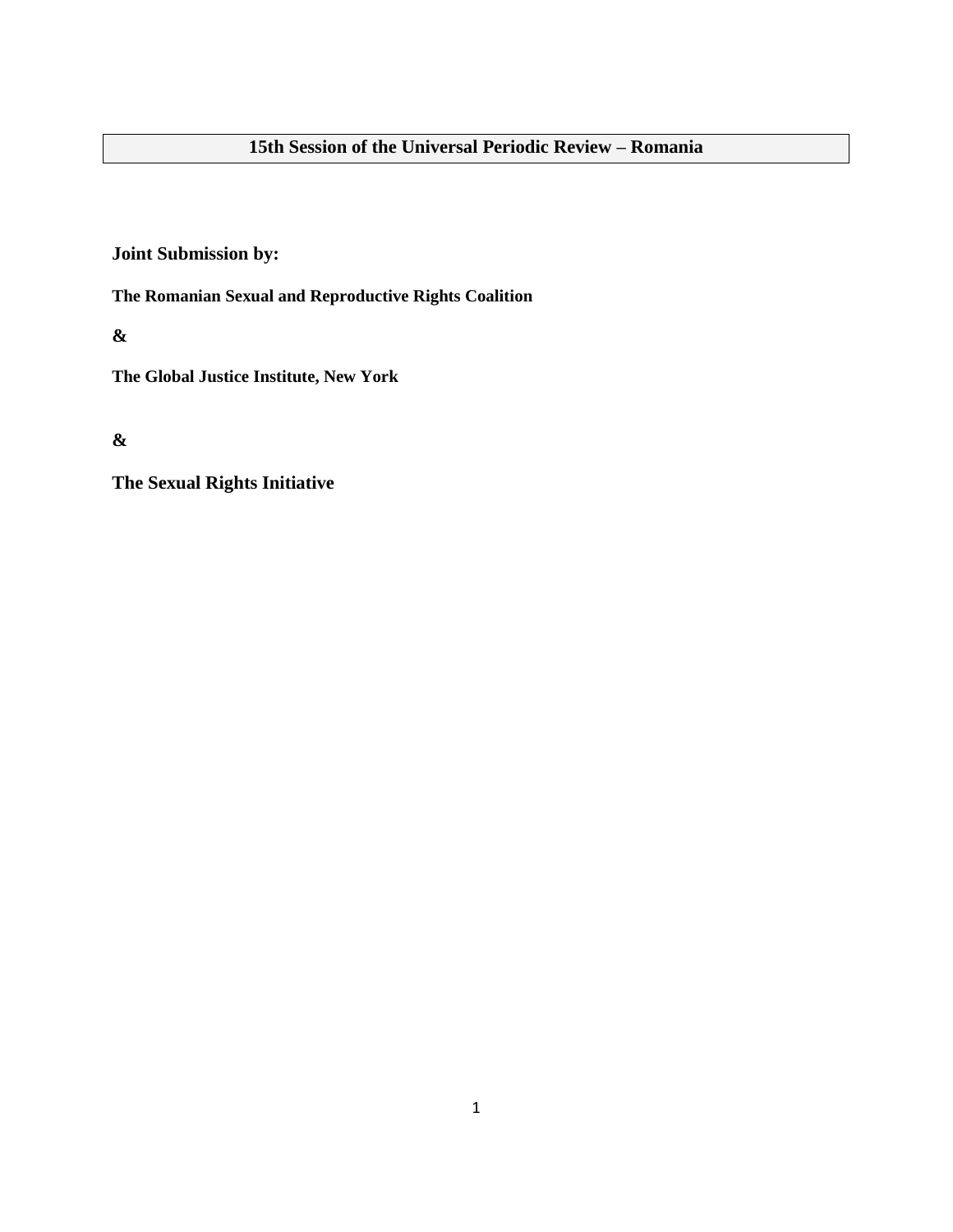# **SUBMISSION PREPARED BY THE ROMANIAN SEXUAL AND REPRODUCTIVE RIGHTS COALITION, THE GLOBAL JUSTICE INSTITUTE, NEW YORK, AND THE SEXUAL RIGHTS INITIATIVE**

# **FOR THE UNIVERSAL PERIODIC REVIEW OF ROMANIA BY THE HUMAN RIGHTS COUNCIL**

**KEY WORDS: Abortion; child marriage; discrimination on the basis of HIV status; sexuality education; right to health; right to privacy; rights of the child**

#### **INTRODUCTION**

l

- **1.** This compilation of information has been produced in June 2012 by The Romanian Sexual and Reproductive Rights Coalition,\* an informal coalition of NGOs working in the field of sexual and reproductive health and rights, non-discrimination, and gender equality in Romania, The Global Justice Institute, and The Sexual Rights Initiative\*. The submission focuses on sexual and reproductive rights as human rights. The crosscutting element of this submission is the concept that the enjoyment of sexual and reproductive rights is at the core of gender equality and nondiscrimination. The focus of the submission is on women and also on vulnerable categories of people that are often subjected to multiple forms of discriminations – women living with HIV, adolescents and children.
- **2.** The submission is relevant for the implementation of the following recommendations accepted by Romania at UPR 2008: 4, 5, 7, 9, 10, 11, 14, 27, 28, and 29.

The right to privacy, the right to health, the right to non-discrimination

**3.** Given the biologically differences between women and men, especially with regards to pregnancy and maternity, the State needs to take measures to ensure women's effective capacity to control

<sup>\*</sup> The Romanian Sexual and Reproductive Rights Coalition is based in Bucharest and is formed of the following non-governmental organizations: Euroregional Center for Public Initiatives (ECPI), Societatea de Educatie Sexuala si Contraceptiva (SECS), Centrul Parteneriat pentru Egalitate (CPE), Centrul FILIA, Uniunea Nationala a Oganizatiilor Persoanelor care Traiesc cu HIV/SIDA (UNOPA).

<sup>\*</sup>The Global Justice Institute is a human rights entity based in New York, USA, combating religious-based homophobia and promoting sexual and reproductive rights in various countries and regions.

<sup>\*</sup>The Sexual Rights Initiative is a coalition including: Action Canada for Population and Development (Canada); Coalition of African Lesbians (South Africa), Creating Resources for Empowerment and Action (India), AKAHATA (Latin America), Egyptian Initiative for Personal Rights (Egypt), Federation for Women and Family Planning (Poland), and others.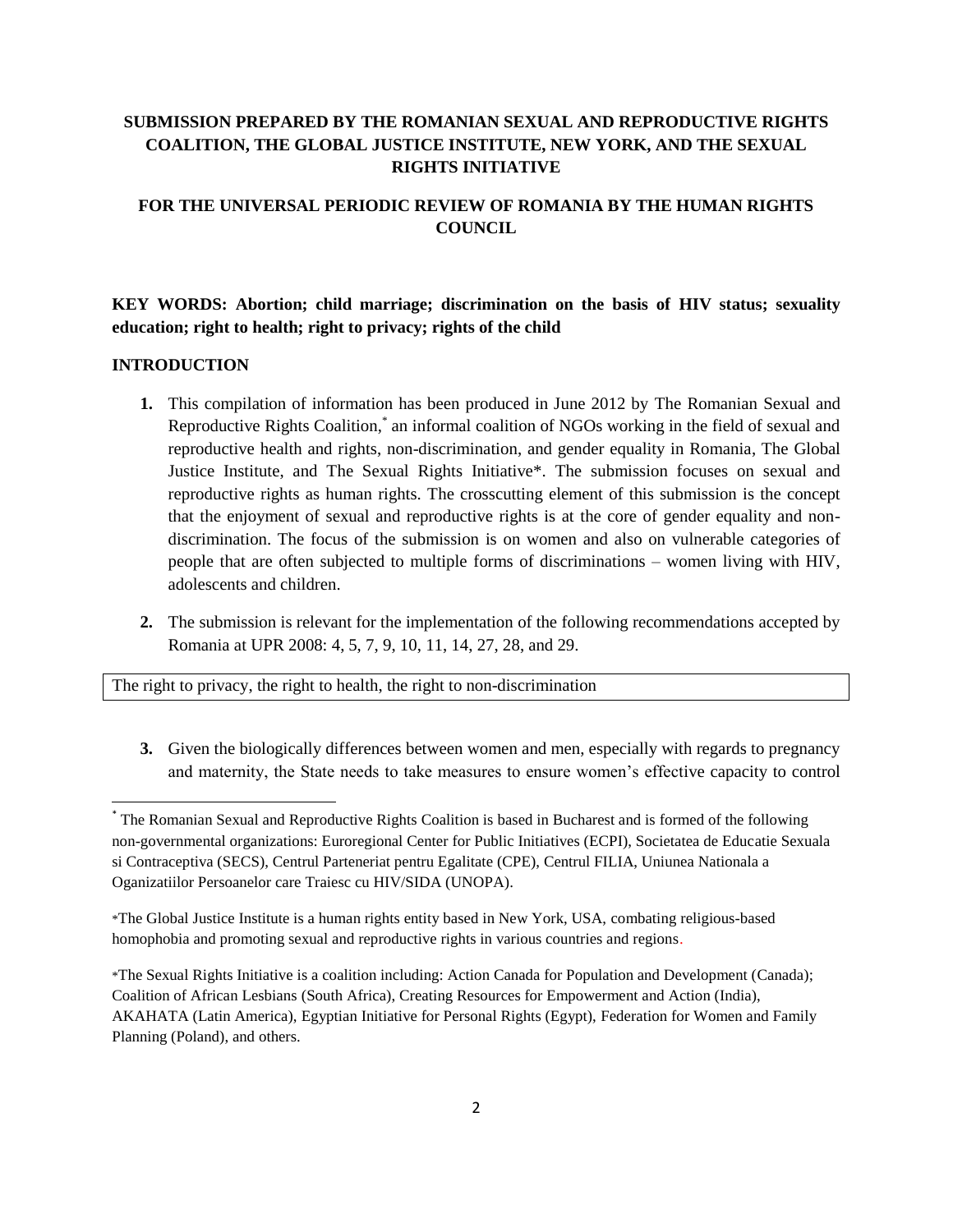their fertility, decide freely and responsibly on the number and spacing of children, and have a safe and healthy pregnancy.

# **Access to safe and legal abortion:<sup>1</sup>**

- **4.** Abortion is legal in Romania up to the  $12<sup>th</sup>$  week of gestation, however, women face significant administrative and regulatory barriers that impede access to necessary services:
- $\rightarrow$  The existing practice of the health care personnel of refusing to perform abortion on request around or during the Christian-Orthodox Holidays; $<sup>2</sup>$ </sup>
- $\rightarrow$  Lack of specific and clear legal provisions regarding the objection to perform medical services on the grounds of religious or conscientious reasons; $3<sup>3</sup>$
- $\rightarrow$  Lack of regulations to ensure continuity in providing health care services when the doctor objects to performing abortion on request; 4
- $\rightarrow$  The Draft Law on mandatory counseling for "pregnancy crisis", currently under debate in the Romanian Parliament,<sup>5</sup> is disregarding international medical standards (WHO, FIGO) and human rights and it infringes upon patient's rights, by imposing mandatory counseling, whereas the patient is entitled to refuse receiving information about the medical procedure she is supposed to undergo;
- $\rightarrow$  The proposed mandatory counseling results in the bureaucratization of the medical procedure, additional expenses that need to be paid by women out-of-pocket, and unnecessary waiting periods, which may lead women to seek unsafe illegal abortions, with consequent risks to their health and lives and contributing to a rise in maternal mortality;
- $\rightarrow$  The proposed counseling itself represent a series of actions that traumatize the patient and inflict feelings of guilt, even making her sign and agree to the fact that she is "terminating a human life".

#### *5. Recommendations:*

- $\checkmark$  To adopt the National Strategy in the Area of Sexual and Reproductive Health and Rights;
- $\checkmark$  To strengthen measures aimed at ensuring women's right to decide freely and responsibly on the number and spacing of their children and thus at prevention of unwanted pregnancies. In this context, the State party is requested to make a wide array of family planning methods, such as a comprehensive range of contraceptives, including emergency contraception, more widely available and affordable, provide mandatory sexual education in schools and increase knowledge and awareness about family planning among women as well as men;
- $\checkmark$  To adequately regulate the invocation of conscientious objection by health professionals so as to ensure that women's access to health and reproductive health is not limited;
- $\checkmark$  To elaborate a minimal protocol to be followed by health care providers, in order to ensure continuity of the medical care in the case of doctors' conscientious objection and include it among the criteria necessary for the authorization of health care units and their continuous monitoring;
- $\checkmark$  To ensure that legislative measures, such as the Draft Law on mandatory counseling for "pregnancy crisis", currently under debate in the Romanian Parliament, do not interfere with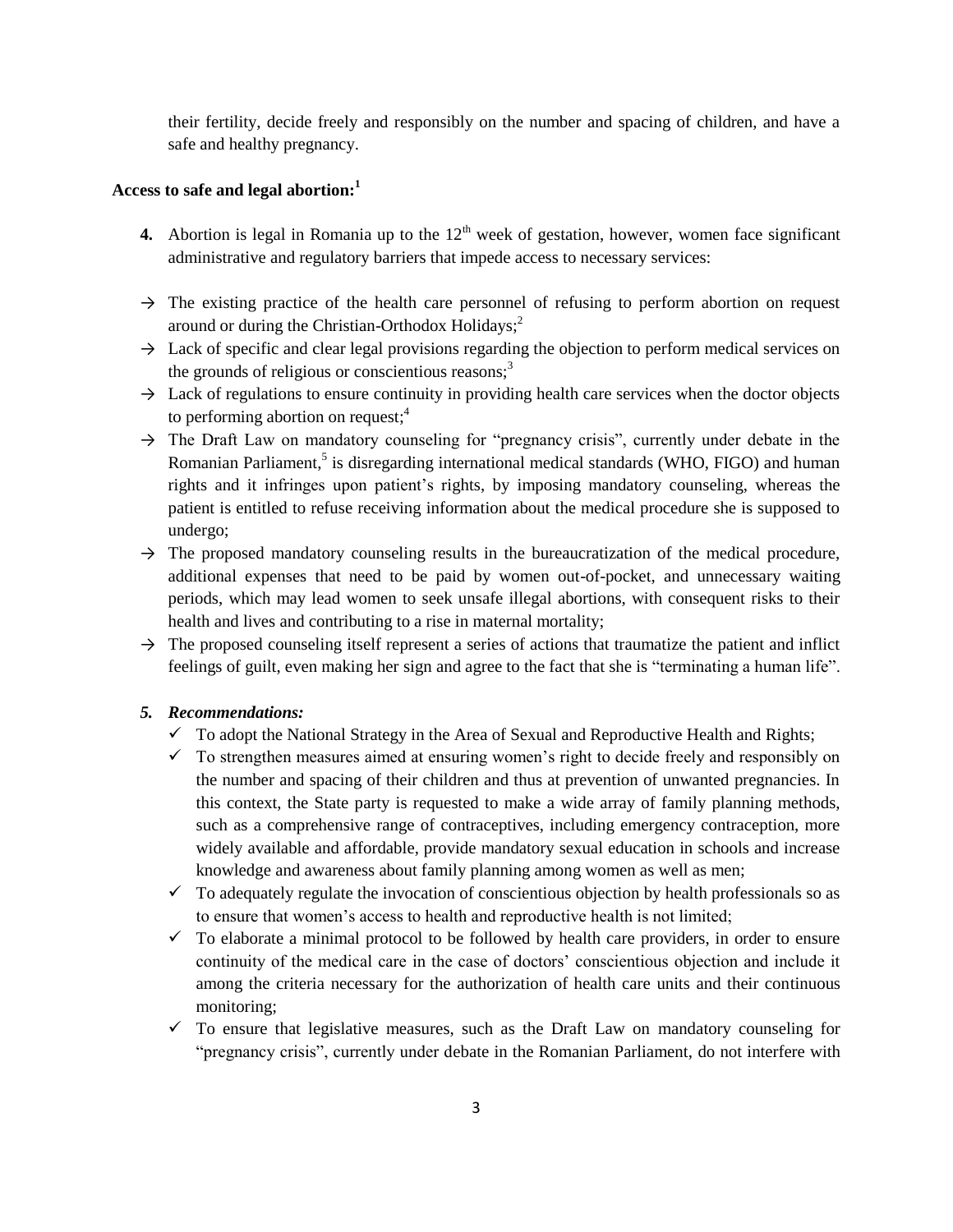women's human rights and accordingly will not force women to seek unsafe medical procedures, such as illegal abortion, which may seriously risk their health and lives.

## **Women living with HIV/AIDS<sup>6</sup>**

**6.** Between 1986 and 1991, approximately 10,000 children contracted HIV in Romania. Now, the survivors of the disease have reached maturity age. Like everybody, these people have important needs related to sexuality and reproductive health. In the recent years, the number of pregnancies and births among HIV positive women raised significantly.

#### **7. Denial of access to sexual and reproductive health services**

- $\rightarrow$  Denial of access or significantly hindering access to medical assistance during childbirth for women living with HIV;
- $\rightarrow$  Healthcare providers' failure to comply with medical standards and respect of universal precautions; $<sup>7</sup>$ </sup>
- $\rightarrow$  Healthcare providers' failure to take special measures of preventing HIV transmission from mother to child: $8<sup>8</sup>$
- $\rightarrow$  Frequent ARV medicine stock-outs ocurring in the last years, with a negative impact upon PLHIV's health, including pregnant women living with  $HIV$ ;<sup>9</sup>
- $\rightarrow$  Public health care units refusing gynecological consultations, post-abortion health care or the performance of an abortion on request, leading to cases when patients do not treat their diseases, resort to self-medication or unsafe abortion, do not declare their HIV status when accessing future health care services.

## **8. Discrimination on the ground of HIV positive status<sup>10</sup>**

- $\rightarrow$  Segregation by moving women living with HIV from the obstetrics-gynecology hospital to the infectious diseases hospital immediately after birth by cesarean section, or isolating women living with HIV from the other patients and placing them alone in the room;
- $\rightarrow$  Medical personnel behaving in a discriminatory manner against pregnant women due to HIV positive status: placing them in humiliating and degrading situations, ignoring, neglecting or debasing them, disadvantaging them compared to other patients;
- → Medical personnel judging, blameing, and sermonizing women living with HIV for becoming pregnant or for choosing to take the pregnancy to term, although such a decision should be respected as the woman's personal choice.

#### **9. Medical personnel breach confidentiality regarding the HIV positive status<sup>11</sup>**

 $\rightarrow$  Women reported experiencing situations when breaches of confidentiality occurred in documents issued by the health care units or due to medical personnel's behavior.

#### **10.** *Recommendations***:**

 $\checkmark$  To adopt the National Strategy on HIV/AIDS and the National Strategy on Sexual and Reproductive Health and Rights;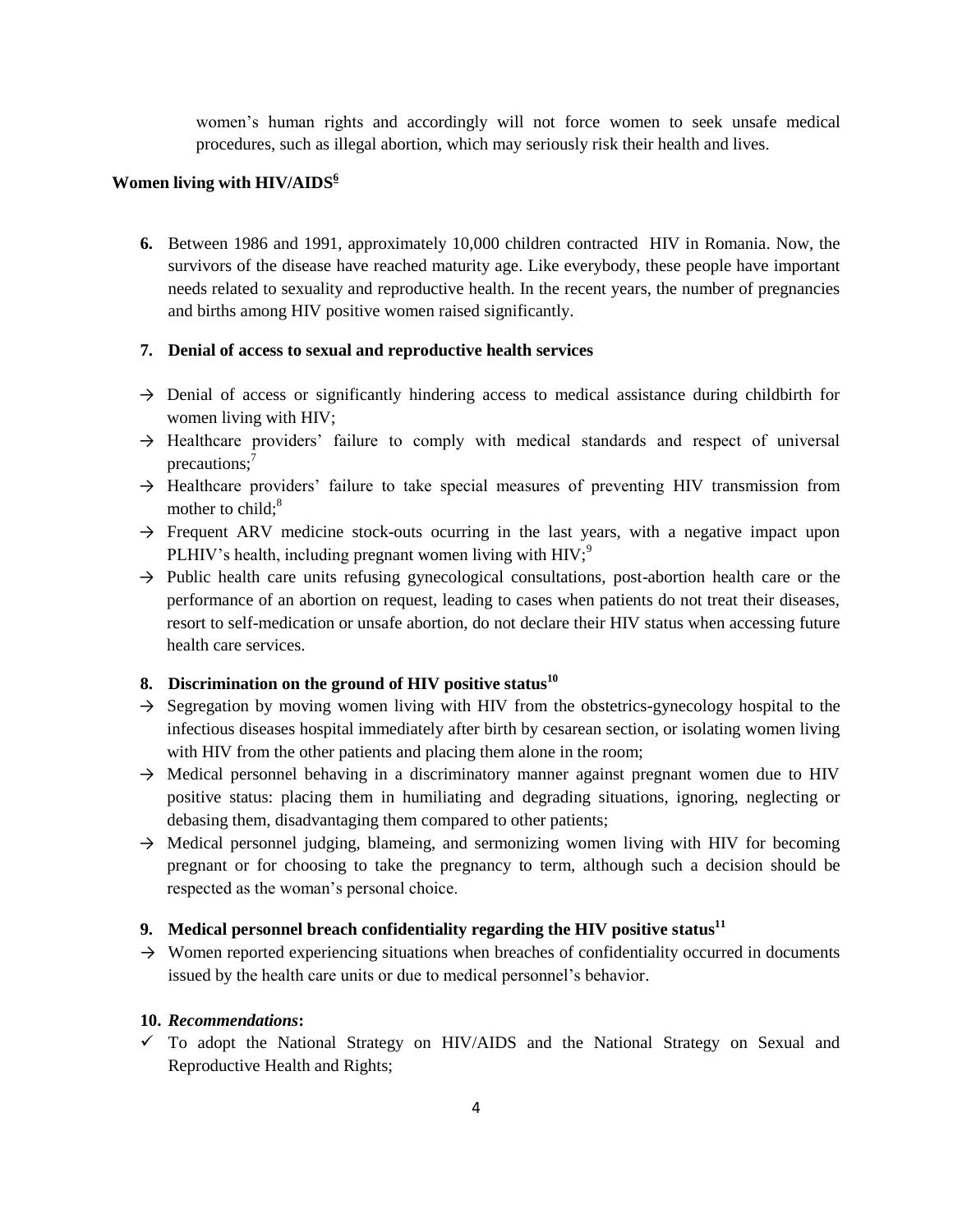- To improve medical and legal standards regarding universal precautions and the *HIV during Pregnancy Clinical Guide*;
- $\checkmark$  To sanction violations of the *Law on Patient's Rights*, including the right to confidentiality and non-discrimination on the ground of HIV positive status;
- $\checkmark$  To take measures to ensure information and training of the medical personnel from all levels on *HIV during Pregnancy Clinical Guide*, patients' rights in general, sexual and reproductive rights of the persons living with HIV, develop communication skills and non-discriminatory attitudes;
- $\checkmark$  To improve cooperation between health care units in order to provide quality services in situations when an interdisciplinary approach is needed to handle cases of pregnant women living with HIV;
- $\checkmark$  To improve collaboration between health care units and non-governmental organizations.

# The rights of the child

### **11. Teen pregnancy and child marriage<sup>12</sup>**

- $\rightarrow$  The live birth rate for girls under 15 years old has been increasing since 1990 until today,<sup>13</sup> the total number of live births for this category of population being the largest in European Union;<sup>14</sup> in the same time, the live birth rate for 15-19 years olds decreased constantly since 1990 until today, the total number of live births for this category of population remaining high;<sup>15</sup>
- $\rightarrow$  The Government took no measures to monitor and address the issue of teen pregnancy;
- $\rightarrow$  Sexual and reproductive health education in schools is provided on a limited scale and there is no publicly available evaluation of its impact;
- $\rightarrow$  According to the law, parental consent for accessing sexual and reproductive health care services is required until 16 years old,<sup>16</sup> although the legal age of consent for sexual relations is 15 years old.<sup>17</sup> Nevertheless, in practice, health care providers require parental consent until 18 years old;
- $\rightarrow$  The Government took no measures to monitor and address the issue of child marriage;<sup>18</sup>
- $\rightarrow$  The legal framework does not discourage child marriages the Civil Code recognizes the marriage of minors between 16 and 18 years old on some conditions. These conditions are built around the permission to child marriage given by parents and other relevant state authorities, not around the actual minor's wish to become married;<sup>19</sup>
- $\rightarrow$  Lack of specific legal provisions that eliminate child marriages;<sup>20</sup>
- $\rightarrow$  Lack of a special protocol for competent public authorities managing situations related to child marriages; $^{21}$
- $\rightarrow$  Recent sociological studies show that child marriages negatively affect participation to education, particularly in case of women.<sup>22</sup>

### *12. Recommendations:*

- $\checkmark$  To adopt the National Strategy on Sexual and Reproductive Health and Rights;
- $\checkmark$  To take measures to prevent teenage pregnancy and ensure services for supporting teenage mothers to continue their education and have access on the labor market;
- $\checkmark$  To include mandatory comprehensive sexual and reproductive health education in schools;
- $\checkmark$  To centralize information regarding child marriages in a national database;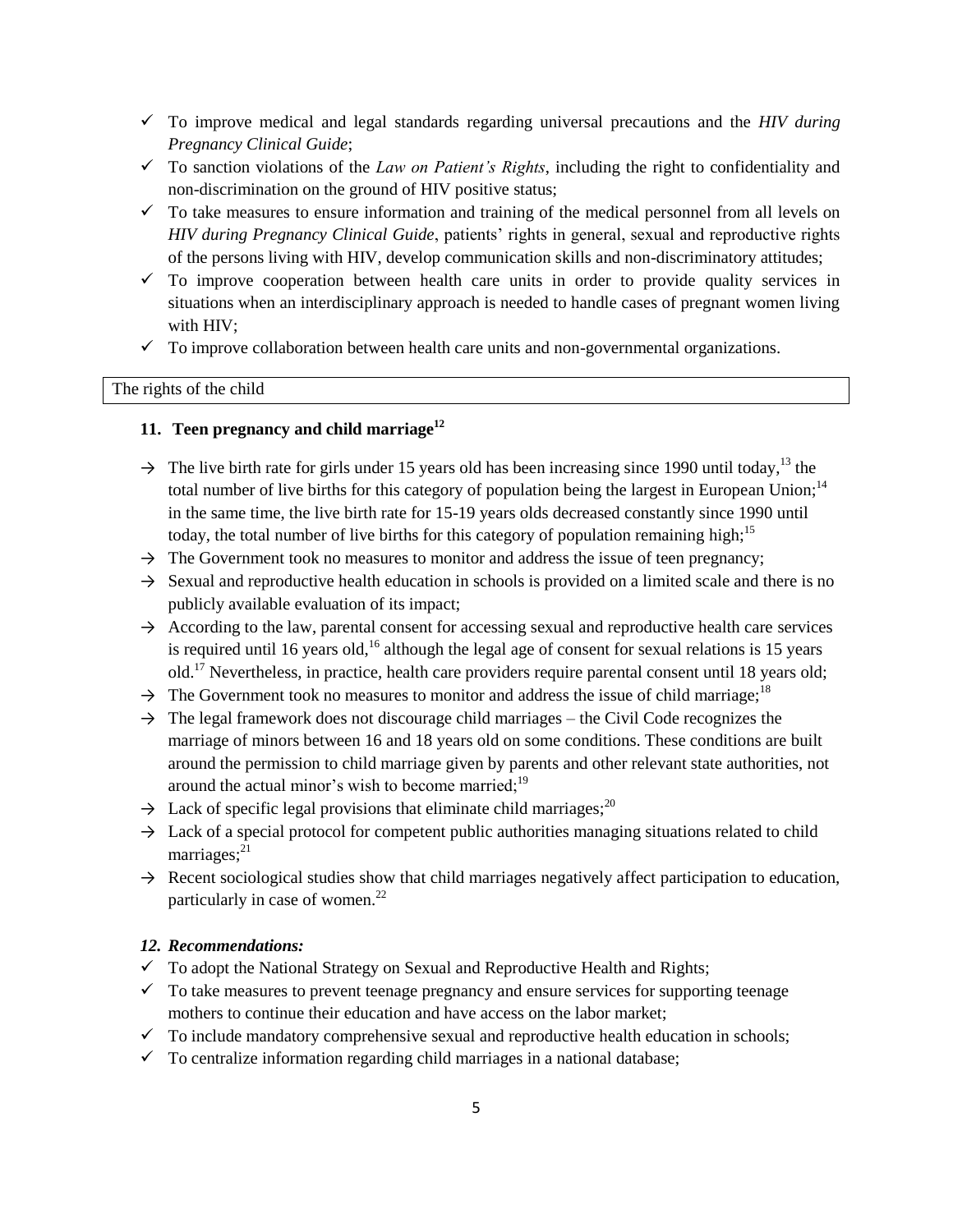- $\checkmark$  To adopt a legislation that forbids child marriages and provides efficient punishments and means of protection for minors;
- $\checkmark$  To adopt and apply a series of special protocols for competent public authorities when dealing with situations of child marriages;
- $\checkmark$  To consider the opportunity of eliminating the provisions of the Civil Code that allow marriage between the age of 16 and 18;
- $\checkmark$  To work with the rural communities and Roma community to prevent and combat child marriage;
- $\checkmark$  To make interventions at different levels: behavioral change and communication, monitoring and individual assistance in order to prevent child marriage, and counseling and assistance for couples that have already been through child marriage;
- $\checkmark$  To engage into developing the capacity and establishing competences of professional orientation and counseling centers, social workers, child workers, and family planning centers to monitor, identify and assist the cases at risk of school abandonment, child marriage, and early pregnancy;
- $\checkmark$  To immediately take firm measures to redress rights violations and ensure protection of children involved, according to the principle of best interest of the child: sanctioning the persons responsible for breaching the law and endangering the health and rights of the children, providing individualized counseling and assistance to the victims of child marriage, domestic violence, and providing counseling to the married children with regards to continuing their education, professional opportunities, child rearing, etc.

#### **13. Sexuality education**

- $\rightarrow$  Sexuality education in Romania continues to be a controversial topic, despite the fact that this education is critically important to the pupils' psychological, mental and social development and empowers them to understand and claim their sexual and reproductive rights. It is not addressed by the authorities, politicians or media during the public discourse because it is still considered a taboo.
- $\rightarrow$  Sexuality education is not a subject in the Romanian public education curricula. The curricula of "Education for Health" subject, included in the curricula in 2004 by Ministry of Education, contains a list of issues on sexuality education taught throughout the grades I-XII. However, this is an optional subject at the school's decision. Hence it is mostly not pupils' choice to study Education for Health, but rather an administrative decision of the headmaster accommodating the need for working hours of various teachers. Furthermore, Education for Health comes in competition with other optional subjects at school's decision – computer sciences, sports, etc. There is no official information on the number of pupils that study Education for Health, in which grades, the training the teachers received, the education materials used, etc.
- $\rightarrow$  As a practice, Education for Health is taught by biology teachers. Without training and skills for teaching issues related to sexuality education, it is not rare that teachers are reluctant to talk about issues connected to puberty and sexuality, hence they often prefer to talk about health in a general way and leave out the sex related subjects. Moreover, sexual orientation, gender norms, gender identity, preventing unwanted pregnancies, and accessing safe and legal abortion are not discussed and explored.
- $\rightarrow$  Not surprisingly Romanian youth believe that the teachers who handle sexuality education at schools do not have the necessary skills and knowledge while the information they receive is not rights-based and age-appropriate. As schools don't provide the young people with the knowledge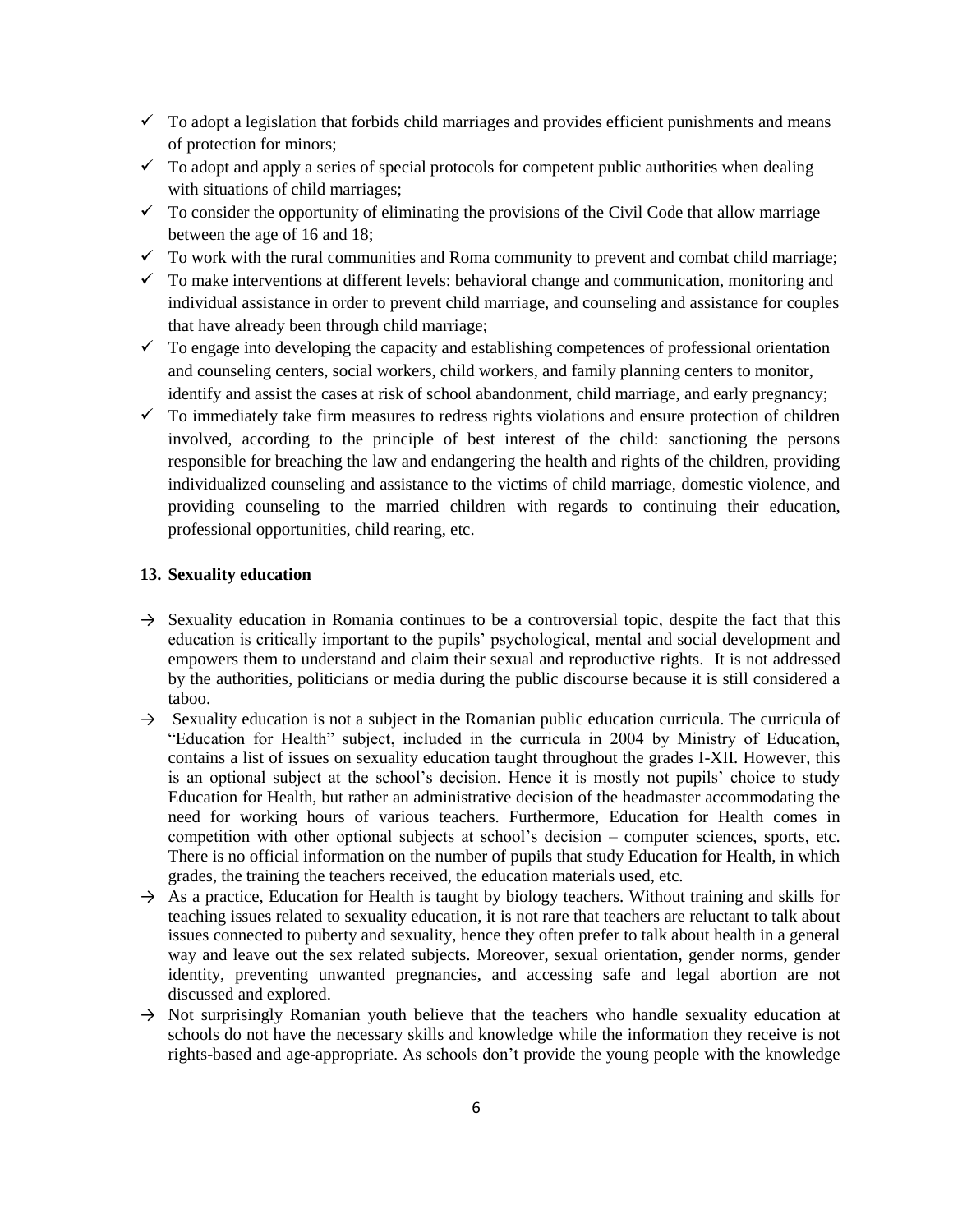on sexuality and the parents are too reluctant and afraid to talk about these issues, young people often turn to peers, media and Internet for knowledge on sex.

#### *14. Recommendations:*

 $\overline{\phantom{a}}$ 

- $\checkmark$  To take steps to ensure sexuality education is compulsory and mandatory in all schools;
- $\checkmark$  To ensure that the content of sexuality education curricula is evidence-based, gender sensitive, non-discriminatory and in accordance with other international standards;
- $\checkmark$  To ensure that topics such as sexual orientation, gender norms, gender identity, preventing unwanted pregnancy and accessing safe and legal abortion are addressed in an accurate and nondiscriminatory way in school curricula;
- $\checkmark$  To appropriately train and educate teachers on sexuality education.

<sup>4</sup> The Deontological Code of the Medical Profession does not impose upon the doctor the obligation to refer the patient to another specialist, when he/she objects to performing an abortion (as opposed to the situation when the doctor objects to performing any other medical procedure).

<sup>5</sup> The Draft Law on the Establishment, Operation and Organization of Centers for Pregnancy Crisis Counseling was registered by the Deputies Chamber of Parliament on March 13, 2012 and is currently undergoing the legislative procedure (L275/2012). The Draft Law imposes mandatory counseling for women seeking abortion on request or abortion on health grounds and a 5 day waiting period before being provided with pregnancy termination medical services.

<sup>6</sup> The findings from this submission are the result of a report carried out by ECPI and UNOPA, The *Sexual and Reproductive Rights. The case of Women Living with HIV*, June 2011, available at [http://www.ecpi.ro/raport](http://www.ecpi.ro/raport-hiv/?lang=en)[hiv/?lang=en](http://www.ecpi.ro/raport-hiv/?lang=en) [hereinafter *The HIV Report*]. The Report consists in in-depth interviews carried out with women living with HIV in different parts of Romania.

<sup>7</sup> Universal precautions are laid out in *Ordinul Ministerului Sǎnǎtǎţii nr.994/2004 privind aprobarea Normelor de supraveghere şi control a infecţiilor nosocomiale în unitǎţile sanitare, Anexa V, pct.1 [mai departe OMS 994/2004].*

<sup>8</sup> Women reported numerous cases when these special measures were not taken, which is contrary to the existing medical standards. In 2009, *The HIV during Pregnancy Clinical Guide* (*"Ghidul clinic privind infecţia HIV în sarcinǎ"*) was adopted *via* a Ministry of Health order. The guide recommends birth by programmed cesarean section at thirty-eight weeks of pregnancy for women living with HIV, yet this preventive measure is not always implemented.

<sup>9</sup> According to the *The HIV during Pregnancy Clinical Guide*, pregnant women are entitled to ARV medicine throughout pregnancy and postpartum, and the newly born is entitled to ARV medicine immediately after birth. This treatment is provided for free all throughout the necessary period of time.

<sup>1</sup> Abortion on request, like any other health care service, is part of the health care system. *See* World Health Organization*, Safe Abortion: Technical and Policy Guidance for Health Systems, 2003* and Council of Europe Parliamentary Assembly*, Resolution no.1607 (2008) Access to Safe and Legal Abortion in Europe.* In Romania, abortion on request is available legally until the  $12<sup>th</sup>$  week of gestation.

<sup>&</sup>lt;sup>2</sup> This conclusion resulted from the Report "Objection on the Grounds of Conscience or Religion to Performing Pregnancy Termination in Romania", published by ECPI in May 2011,<http://www.ecpi.ro/> [hereinafter *The Report*]. The Report monitored at a national level the practice of refusing to perform abortions demanded by pregnant women around Easter and Christmas Holidays. Out of the 67 hospitals monitored in the Report, 13 did not perform abortions during any religious Christian-Orthodox Holiday; 39 do not perform abortions in the week before Easter and 25 in the week before Christmas; 6 refuse to perform abortions, irrespective of the religious significance of the date.

 $3$  According to the Romanian legal frame, Law no. 95/2006 with regard to the reform in the public health area, the doctor (not the other medical personnel) is allowed to terminate his/her relationship with the patient in two situations: when referring the patient to another doctor with higher competence and if the patient manifests a hostile behavior towards the doctor. Consequently, terminating the relationship on the ground of religious or conscientious reasons falls outside the scope of the law. However, the Deontological Code of the Medical Profession allows doctors to refuse performing abortions "without explanation". This provision comes into clear conflict with Law no. 95/2006, which has a higher legal force than the Deontological Code.